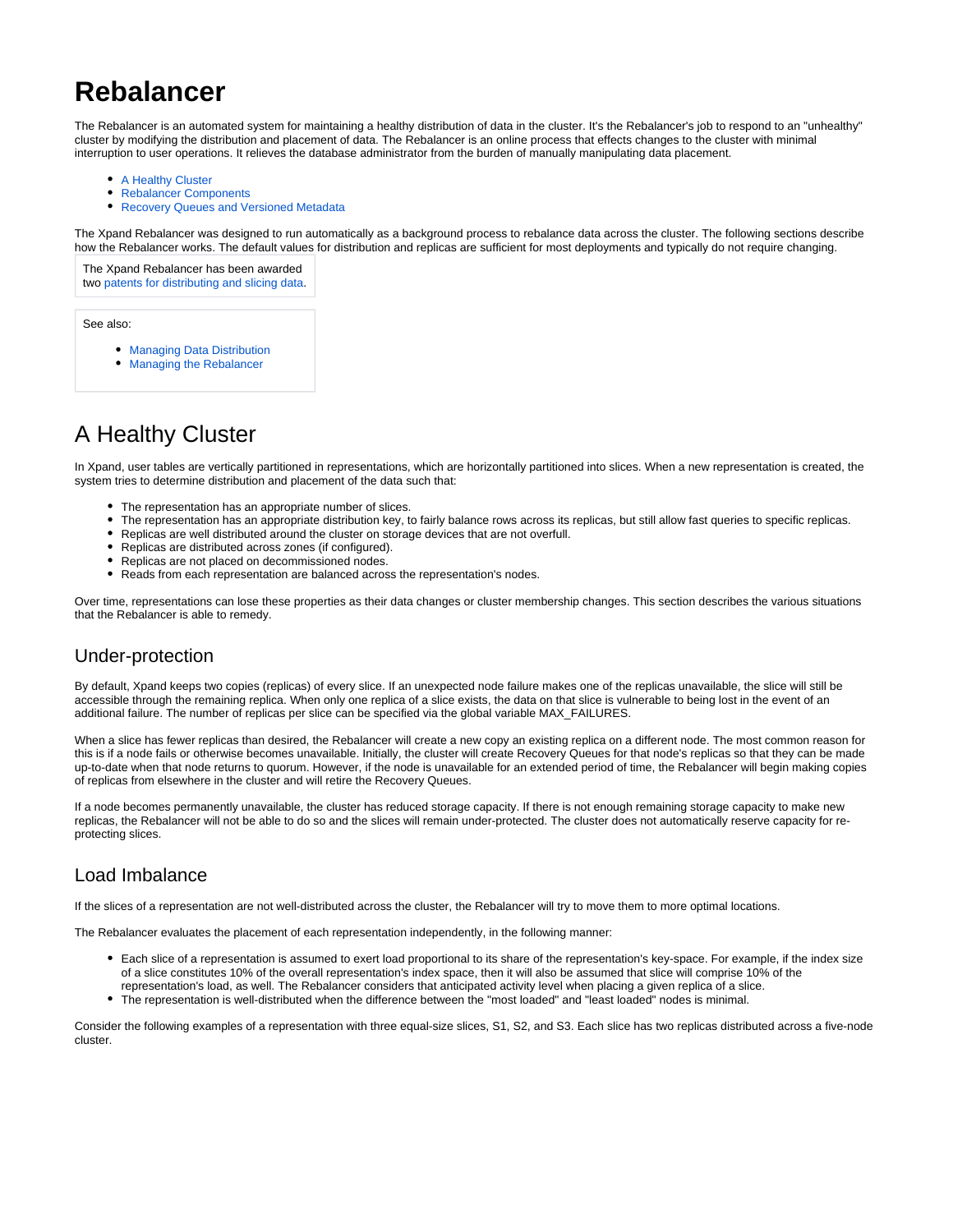

This is an example of a poor distribution of this representation. Each slice is protected against the failure of a node, but the majority of the representation is stored on node 2.



This is an example of a good distribution. The replicas outlined in red were relocated by the Rebalancer to improve cluster balance. Although node 1 has one more replica than the other nodes, there is no node that is under-loaded.

### When a Node is Too Full

If a node in the cluster is holding more than its share of table data, the Rebalancer will try to move replicas from that node to a less utilized node.

Before moving any replicas, the Rebalancer computes the load imbalance of the cluster's storage devices. If this imbalance is below a configurable threshold, the Rebalancer will leave things alone. This is to prevent the Rebalancer from making small, unnecessary replica moves.

Balancing storage utilization is a second priority to maintaining representation distribution. In some situations, this may result in less optimal storage device utilization, in exchange for better representation distribution.

## When a Slice is Too Big

Representations are partitioned into slices, each of which is assigned a portion of the representation's rows. If a slice becomes large, the Rebalancer will sp lit the slice into several new slices and distribute the original slice's rows among them. The larger a slice becomes, the more expensive it is to move or copy it across the system. The maximum desired slice size is configurable, but by default, the Rebalancer will split slices utilizing greater than 1 GiB. (Utilized space will be slightly larger than the size of user data because of storage overhead).

Too many slices can also be a problem: more slices means more metadata for the cluster to manage, which can make queries and group changes take longer. The Rebalancer will not reverse a split, so the usual recommendation is to err on the side of fewer slices and allow the Rebalancer to split if there is a question about how many slices a representation needs. Splits can be manually reversed with an ALTER statement to change the slicing of a representation.

Because rows are hash-distributed among slices, if a slice approaching the split threshold, it is likely that the other slices of the representation will also need to be split.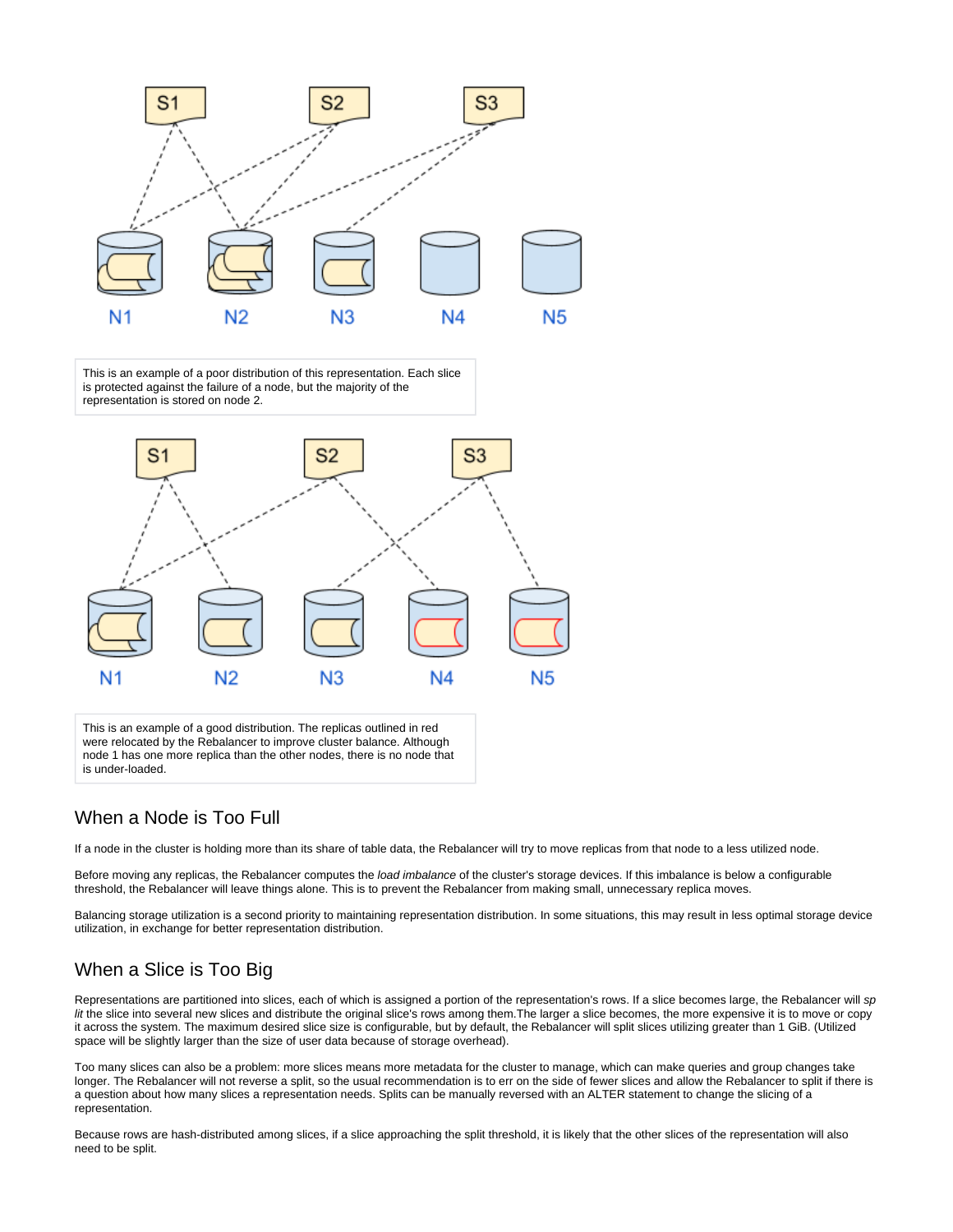The global rebalancer\_split\_threshold\_mb determines when a slice needs splitting. That global may be overridden for a per table or per index basis via DDL. See [Slices.](https://docs.clustrix.com/display/CLXDOC/SLICES)

## Read Imbalance

Xpand reads exclusively from only one replica of each slice, and that slice is designated as the ranking replica. This allows the Rebalancer to better manage data distribution and load for both write operations, which are applied simultaneously to all replicas, and read operations, which consistently use only the ranking replica.



From a write perspective, this five-slice representation is well distributed across a five node cluster. Each node is doing an even share of the work.



For read operations, Xpand designates one replica as the ranking replica for the slice and always reads from that replica to balance load across your cluster.

Since all replicas of a slice are identical, directing reads to a non-ranking replica would produce the same results. However, to better utilize each node's memory, Xpand consistently reads from the designated ranking replica. If a ranking replica becomes unavailable, another replica takes its place.

## Decommissioned Nodes

When a node is to be removed from the cluster, the administrator can designate it as soft-failed. This directs the Rebalancer to not place new replicas on that node, nor will it be considered when assessing storage imbalance. The Rebalancer will begin making additional copies of replicas on the softfailed node and place them on other nodes. Once there are sufficient replicas, the softfailed node can be removed from the cluster with loss of data protection.

## <span id="page-2-0"></span>Rebalancer Components

The Rebalancer is a system of several components: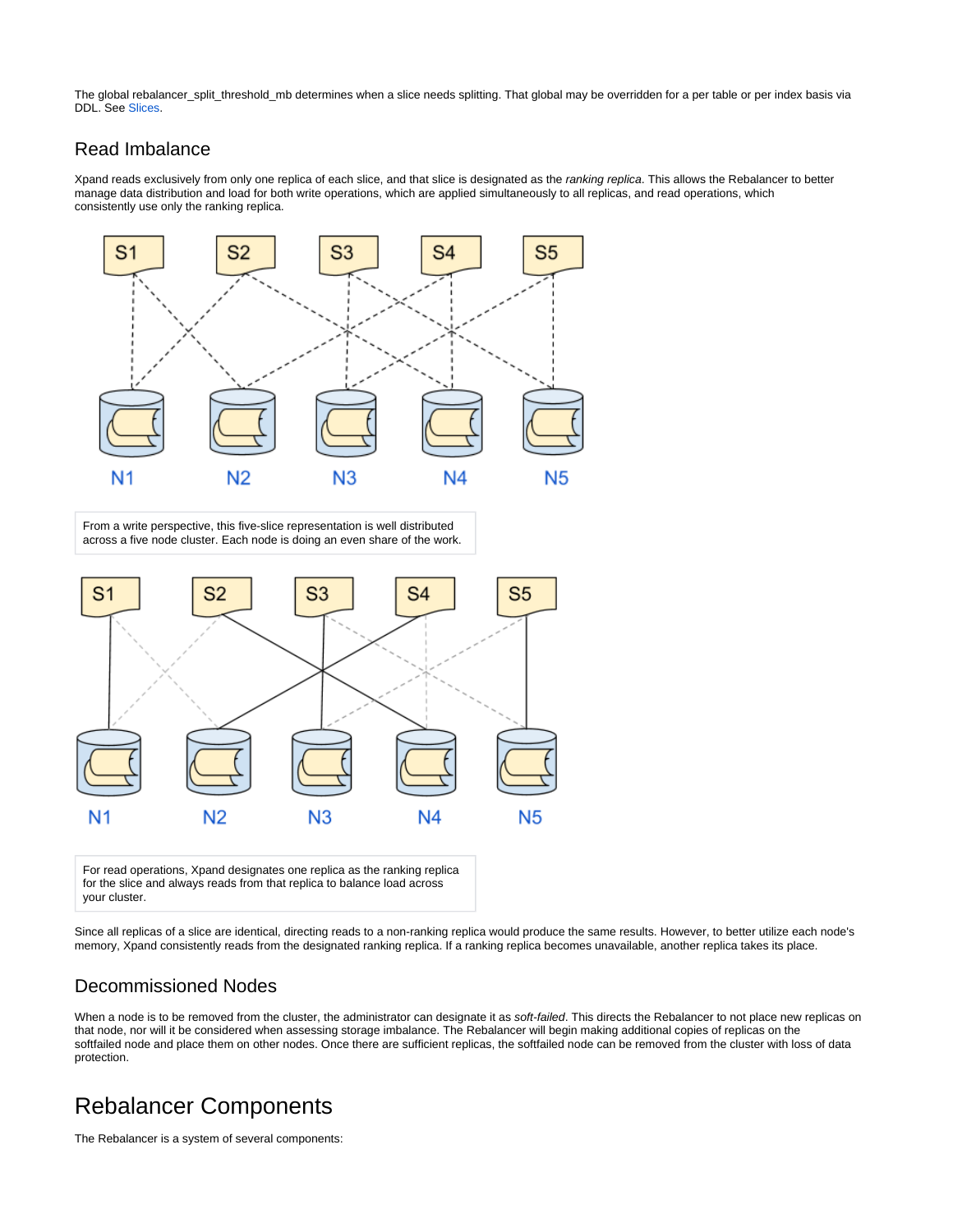

1. Information is gathered to build a Model of the cluster's state

- 2. Tasks examine the Model and decide if action is necessary
- 3. Tasks post operations to the Queue that will schedule them
- 4. When an operation graduates from the Queue, it is applied to the cluster
- 5. When an operation completes, the Model is updated to reflect the new state

## Distribution Model

Metadata about the existence and location of every replica is duplicated on each node, but the size of each replica is only known locally on the node where it lives.

The Rebalancer periodically polls all of the nodes in the cluster to create a model of the current cluster state. Between polls, representations may be created or destroyed by users and may grow or shrink in size. The Rebalancer's model of the cluster is always somewhat out of date. This means that it can sometimes make suboptimal decisions.

### Tasks

A periodic task monitors each Rebalancer task and corrective action is scheduled independently, as needed. Each task shares the Rebalancer's model of the cluster's state and is aware of other Rebalancer tasks that are queued. Some parameters of these tasks, including their rate, can be adjusted by the administrator.

| <b>Name</b>                   | <b>Fixes</b>                      | <b>Priority</b> | Rate         |
|-------------------------------|-----------------------------------|-----------------|--------------|
| Reprotect                     | Missing replicas                  | High            | Aggressive   |
| Zone Balance                  | Slice imbalance for a zone        | High            | Aggressive   |
| Softfail                      | Slices on decommissioned hardware | High            | Moderate     |
| Reap                          | Extra replicas/queues             | High            | Moderate     |
| Split                         | Large slices                      | Medium          | Moderate     |
| Rerank                        | Node/zone read imbalance          | Low             | Conservative |
| <b>Rerank Distribution</b>    | Representation read imbalance     | Low             | Conservative |
| Rebalance                     | Node/zone usage imbalance         | Low             | Conservative |
| <b>Rebalance Distribution</b> | Representation write imbalance    | Low             | Conservative |

#### **Summary of Rebalancer Tasks**

Although each task is independent, they are tuned so that the decisions of one task will not conflict with the decisions of another. For example, when a slice is split, the new slices are placed with consideration to the rest of the representation's slices and the capacity of the cluster's storage. The new replicas for these slices will be ranked correctly so that the rerank process need not make adjustments later.

### Rebalancer Queue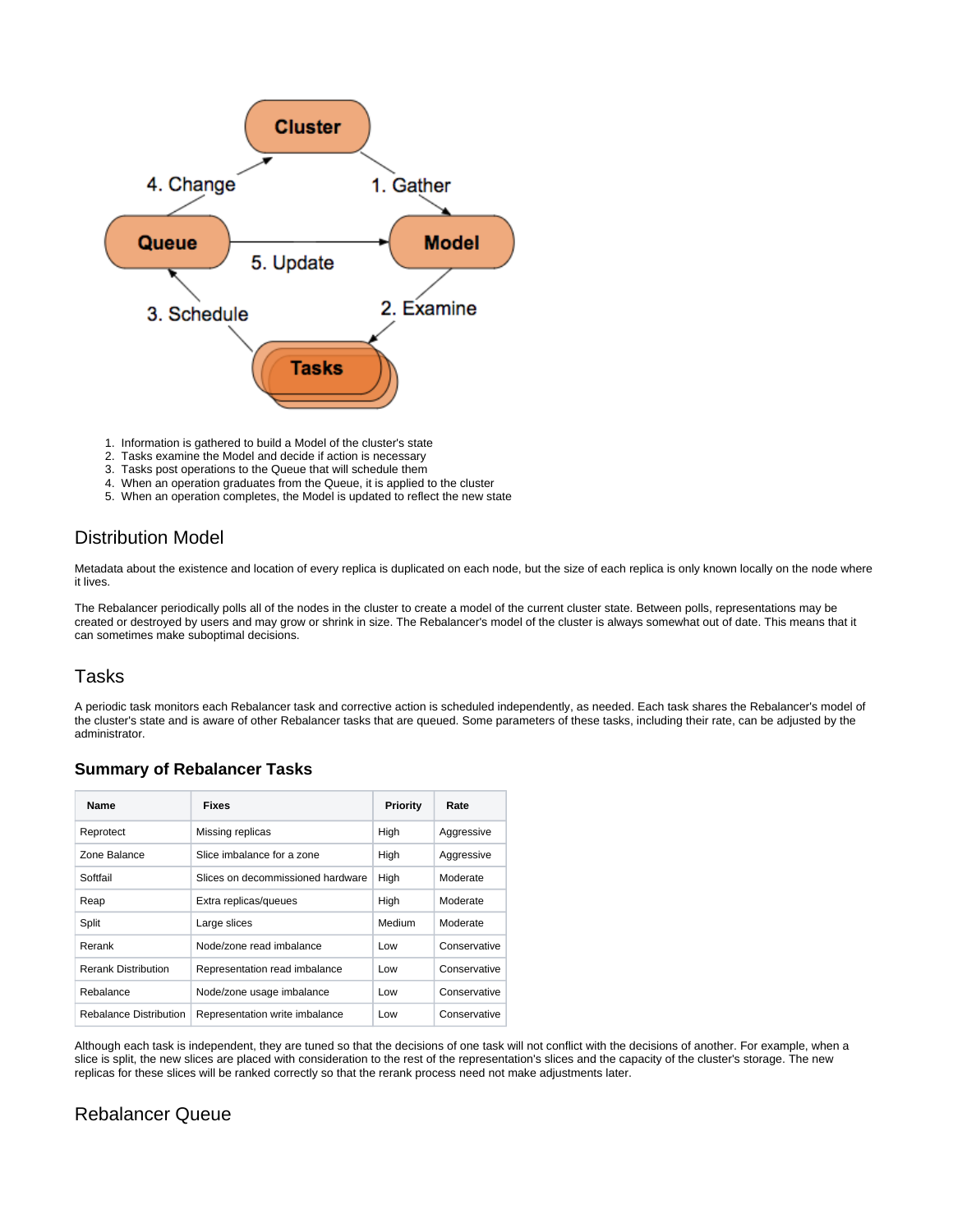All changes effected by the Rebalancer are scheduled using a priority queue. This queue is designed to rate-limit the Rebalancer so that it does not oversubscribe the cluster with changes, including that:

- One change can be applied to a slice at a time.
- Some operations, like redistributing representations, limit the number of simultaneous executions.
- A limited number of operations can affect an individual node at one time.

Operations are assigned priorities and a queued operation can be surpassed by a higher priority one. Once an operation begins, it is not interrupted, even if there is a higher-priority operation waiting in the queue.

Rebalancer operations can fail for many reasons. If an operation fails, any change made to the cluster is reverted and the Rebalancer may subsequently choose to retry the operation. Because the state of the cluster can change at any time (while the Rebalancer is making decisions or while operations are being performed) some failures are expected even in normal operations.

The Rebalancer keeps no memory of operations after they have completed, so operations that repeatedly fail may be repeatedly retried. The Rebalancer assumes that any condition that causes an operation to fail is transient.

## <span id="page-4-0"></span>Recovery Queues and Versioned Metadata

Changes to representation metadata, including replica location, are versioned through a [Multi-Version Concurrency-Control](https://docs.clustrix.com/display/CLXDOC/Concurrency+Control) (MVCC) scheme similar to that used for table data. When a representation is changed, transactions that started before the change will never observe it. Older transactions are not canceled, and newer transactions do not wait for them. Each set simply sees a different view of the metadata. This allows metadata changes to be made without coordination with currently running transactions.

Metadata changes are transactional, so if an error is encountered while effecting the change, the entire change rolls back to the state in which it began.

When the Rebalancer moves a replica between two nodes, it does so through a specific series of DDL changes. Between each change is an epoch during which user transactions may start. The Rebalancer is able to perform the replica move online, with limited disruption to new or running transactions as the operation proceeds. The key to online operations is the Recovery Queue, a log of changes missed by a replica while it was being built. (Recovery Queues are different from the Rebalancer's priority queue of operations.) The following is an example of an online replica move using a Recovery Queue. Other Rebalancer operations are more complex but proceed similarly.

## Replica Move Example

Reading from left to right, this image shows the various steps needed to affect a replica move.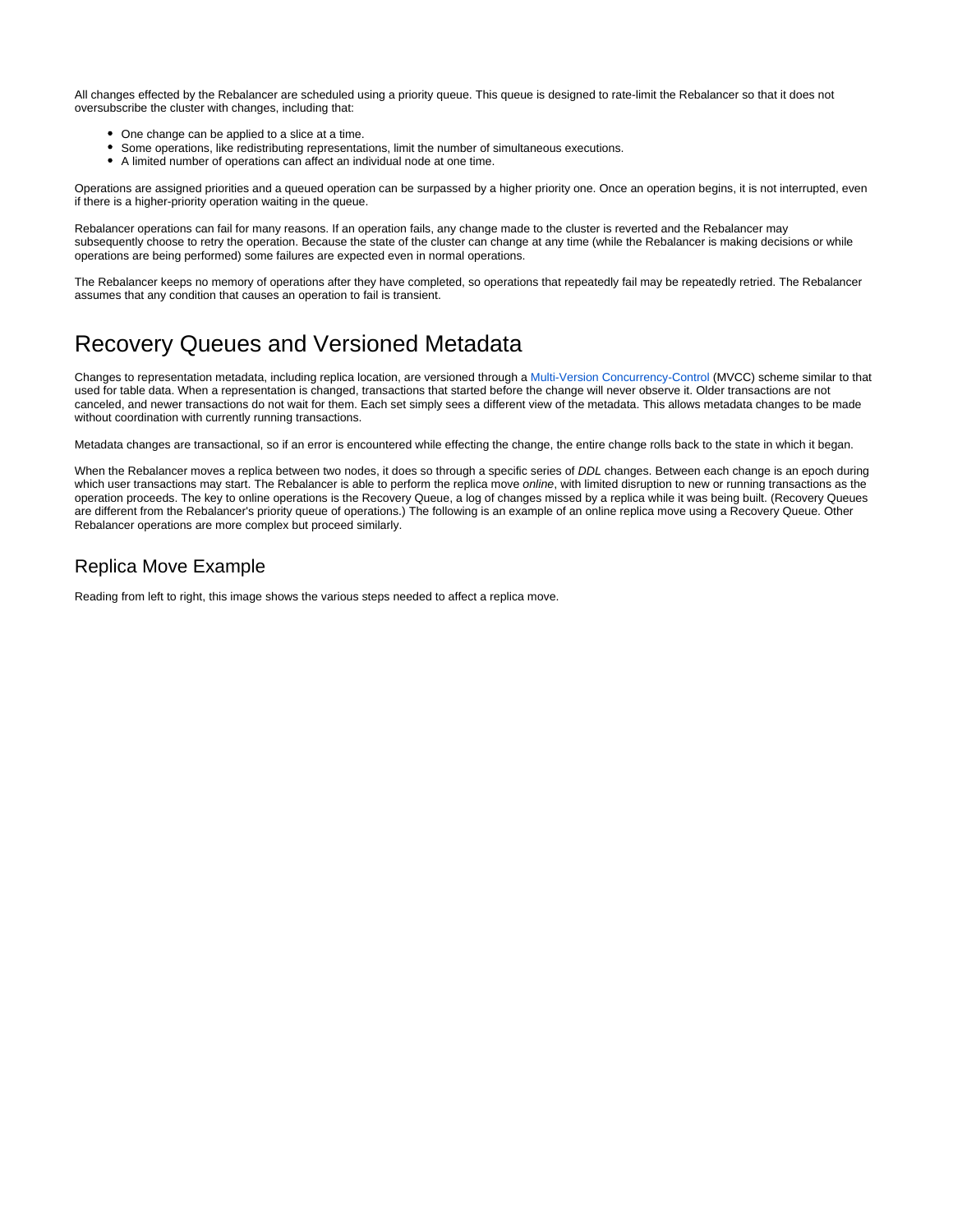

#### **Initial State - Epoch A**

Initially, the slice's replicas reside on node 3 and on node 4. We are moving the slice from node 4 to node 1, where no replica for this slice previously existed.

#### **Create A New Replica - Epoch B**

The first step is to create a new, empty replica on node 1. This replica is marked as building in the system so that queries won't access it. A Recovery Queue is simultaneously created on node 2 for this replica. That Queue looks like another replica for queries that write to the slice, but it functions differently: it logs any writes so they can be replayed later against the new replica. This allows the copy from node 4 to node 1 to proceed without blocking updates to the slice. The changes for the new replica will be stored in the Recovery Queue.

#### **Data Copy**

A serializable read from the original replica returns all of the rows from the point when the Queue was made. These rows are sent to the new, building replica. Meanwhile, any updates to the original replica will be logged to the Queue.

There may be transactions started in epoch A before the Queue was created that try to modify the slice once they are committed. These transactions won't know about the Queue and therefore won't log their updates to it. If these transactions' updates are missed by the serializable copy, their updates would be lost when the original replica is dropped and the new replica is brought online. Therefore, the system will fail any such transaction. To minimize occurrences of this situation, the serializable copy is delayed for a period (about 1 second) to allow in-process transactions to complete.

#### **Queue Replay**

When the copy is complete the new replica mirrors the original at the time the copy began. Then the contents of the Queue are read and applied to the new replica.